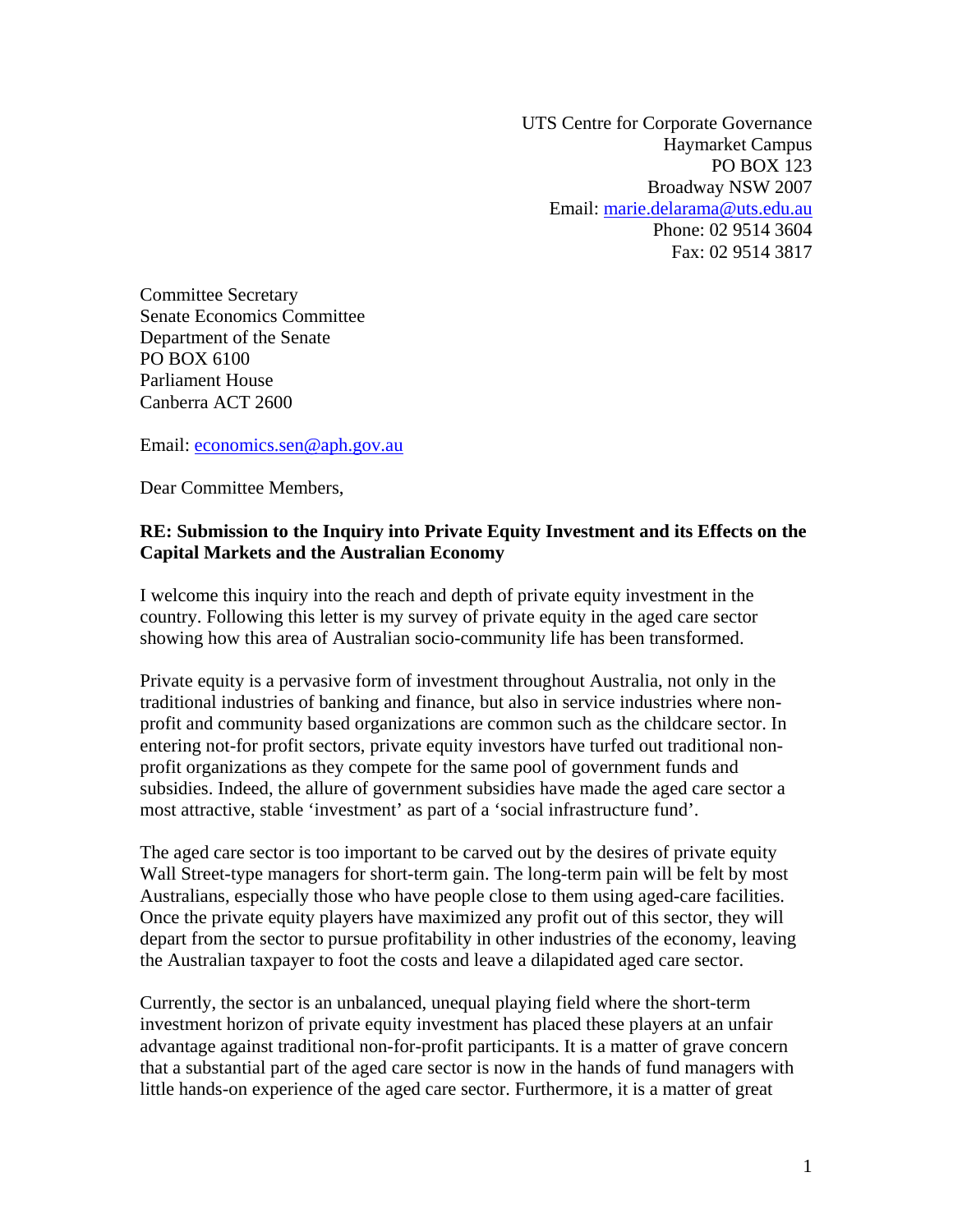concern that government policies in the aged care sector do not distinguish between private equity owners (who distribute their profits to their shareholders) and non-profit organizations (who reinvest any profit back into the sector).

As an outcome of this inquiry, I hope committee members will:

- shine light on the role of private equity into the aged care sector,
- recommend that short-term private equity investors should lengthen their investment horizon and discourage 'flipping' of aged-care assets
- reassess the aged-care subsidies provided to private equity owned facilities
- increase financial and operational support to non-for profit run facilities,
- and encourage new for-profit participants with transparent owners

Yours faithfully,

Marie dela Rama Researcher UTS Centre for Corporate Governane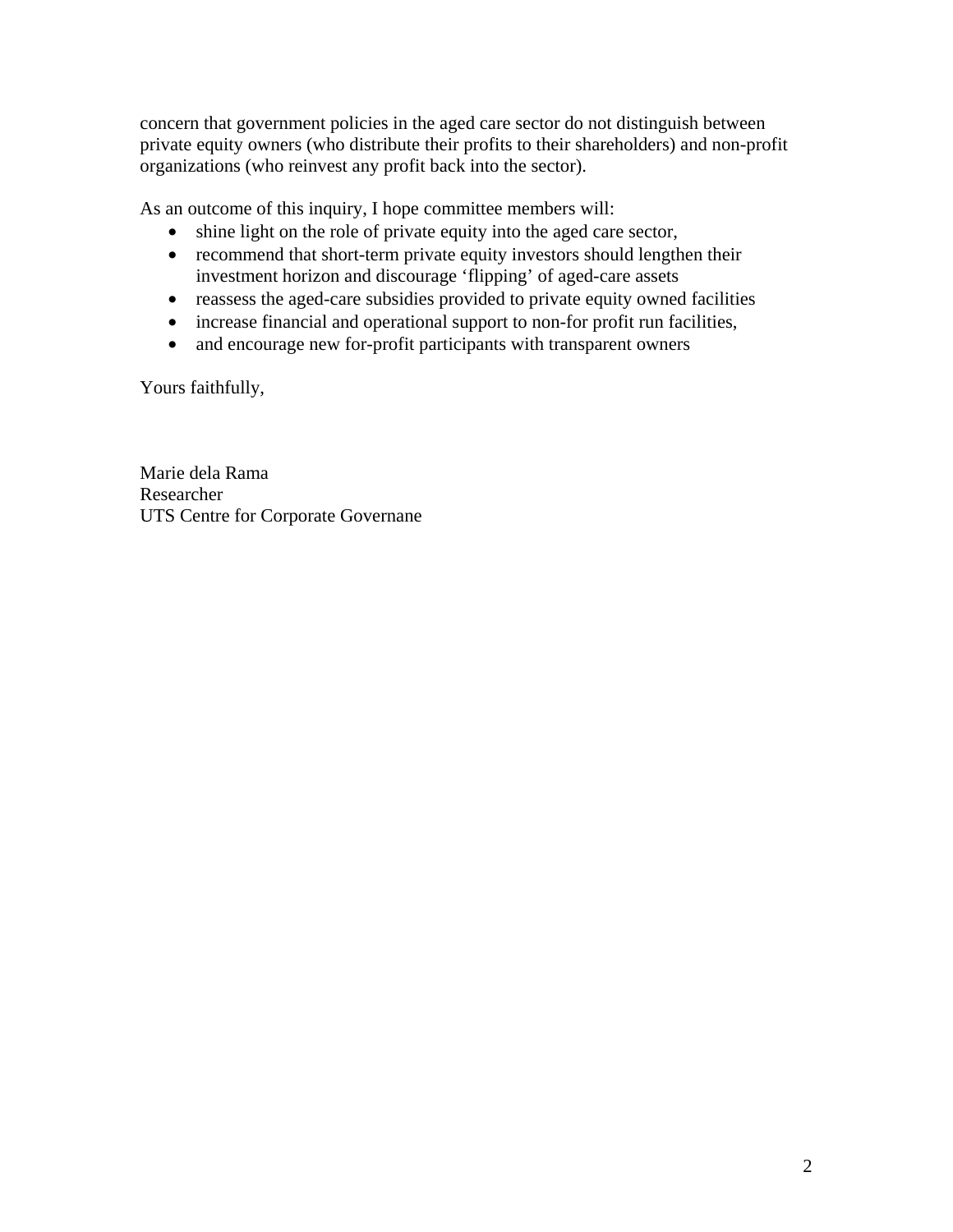# **Background to the Study**

This research was prompted when a third party commissioned me to do a series of reports on the ownership, management and structure of organizations that are players in the aged care sector. Only publicly available information was used such as organization websites, annual reports ASX announcements, the Dun & Bradstreet database and Who's Who in Business in Australia. The period of research was throughout 2006.

The following table lists 16 organizations and they were selected as being significant providers of aged care services in the country. They represent a cross-section of aged care providers by category. This table lists them by their profit status:

| Organization                      | <b>For-Non-/Profit</b>  | <b>Year of Entry in Sector</b> |
|-----------------------------------|-------------------------|--------------------------------|
| Anglicare Australia               | Non-Profit              | 1857                           |
| Aevum                             | <b>Traditional For-</b> | 1868 as a Catholic charity,    |
|                                   | Profit                  | 1973 for first retirement      |
|                                   |                         | village                        |
| <b>Baptist Community Care</b>     | Non-Profit              | 1944                           |
| Craigcare                         | New Model For           | 1970s                          |
|                                   | Profit                  |                                |
| DCA Group                         | New Model For-          | 1987                           |
|                                   | Profit                  |                                |
| Ibis Care                         | New Model For-          | $1997$ (by phone)              |
|                                   | Profit                  |                                |
| Little Company of Mary Healthcare | Non-Profit              | 1885                           |
| <b>Masonic Homes</b>              | Non-Profit              | 1890s                          |
| Moran                             | <b>Traditional For-</b> | 1956                           |
|                                   | Profit                  |                                |
| Primelife                         | New Model For-          | 1986                           |
|                                   | Profit                  |                                |
| Principal Care                    | New Model For-          | 1998                           |
|                                   | Profit                  |                                |
| Ramsay                            | <b>Traditional For-</b> | 1964                           |
|                                   | Profit                  |                                |
| Retirement Care Australia         | New Model For-          | 2005                           |
|                                   | Profit                  |                                |
| <b>Salvation Army</b>             | Non-Profit              | 1900s                          |
| St. Vincent de Paul               | Non-Profit              | 1967 in Victoria website       |
| <b>Uniting Care Australia</b>     | Non-Profit              | 1928                           |

#### **Table 1: List of 16 Aged Care Organizations**

From this sample, three distinct groups of aged care organizations can be recognized:

- 1. The **traditional non-profit organization.** This entity is usually religious and charity-based with a long history and presence in the sector.
- 2. The **traditional for-profit organization.** In the sample only 3 are designated as a traditional for-profit. Due to the rapid acquisitions that have occurred in the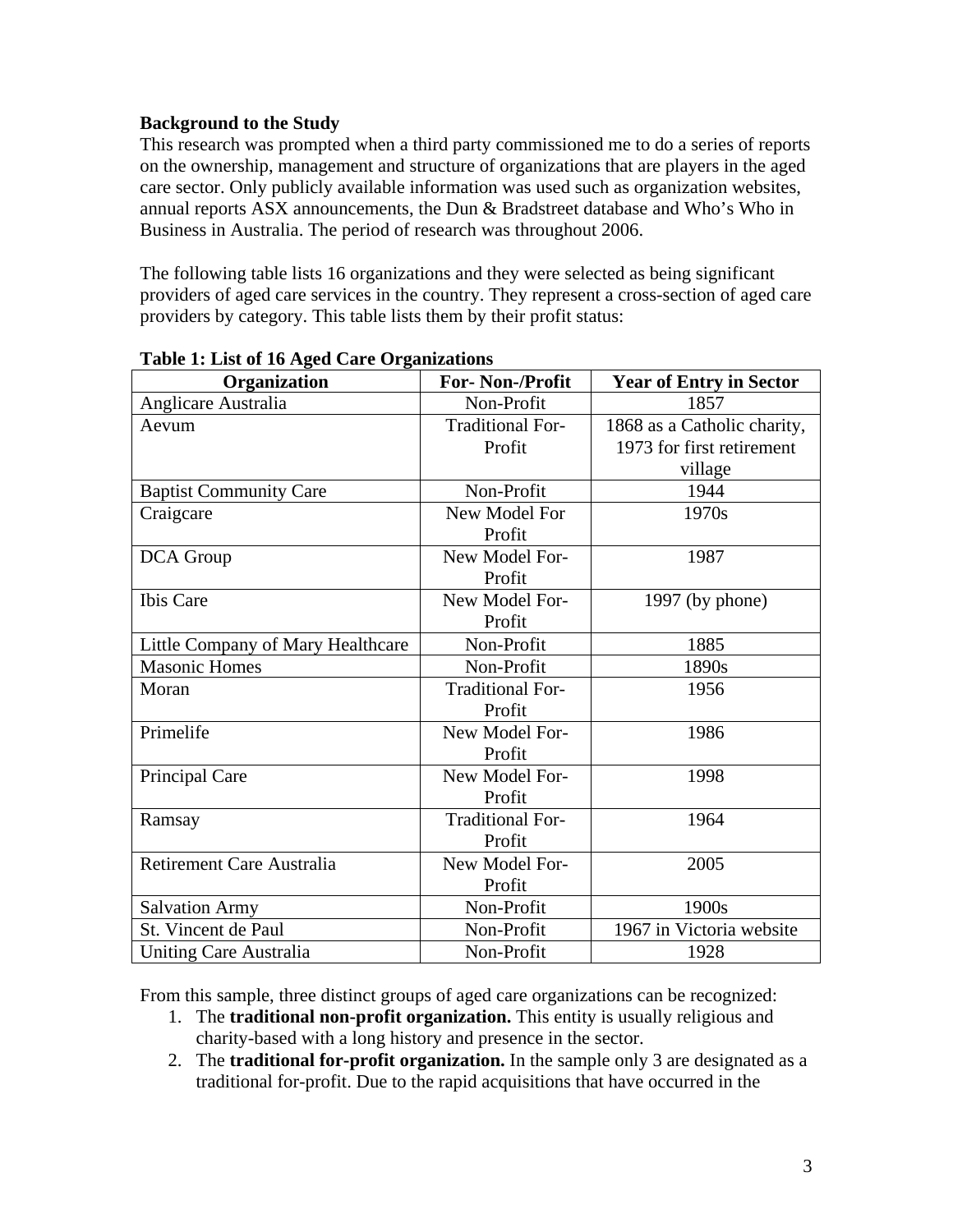sector, some of the original traditional for profit organizations has become part of the new model for profit organization.

3. The **new-model for profit organization** or **private equity owners.** This entity has emerged over the last 5 years to become an important player in the aged care sector. This new model is characterized by **"private equity".**

#### **The Traditional Non-Profit Organization: Charity and Religious Based**

In the sample, 7 organizations were identified as fitting the archetypal traditional nonprofit organization. All are charitable and Christian religious based organizations.

Two of the organizations are Catholic based: the Little Company of Mary and St. Vincent de Paul, are Catholic-based. One of the Uniting Church's subsidiaries is Frontier Services which is the main aged care operator in outback Australia.

The raisons d'etre of these organizations were and are founded on the Christian precept of charity. The following email excerpt from a Uniting Church representative explains this responsibility:

*"Caring for people has been a principal Christian activity for 2,000+ years. Churches ran the world's first orphanages, hospitals, schools, universities and hotels. In the 20th Century, Churches pioneered the care of older people. The history of providing care for older people goes back well before the creation of the Uniting Church (22nd June 1977). Each of the pre-union denominations (Presbyterian, Methodist and Congregational Churches) had its own strong commitment to providing for the welfare needs of the community, and this included older people.* 

*"The first services provided specifically for older people were accommodationtype services for homeless older men or women. Convalescent and other hospitals were also an expression of this sense of mission to minister to older people. The development of these services primarily came from action at the local congregation, parish, or parish mission level. The services represented the efforts of local faith communities to respond to the needs that they saw around them in their local communities, in acting out their Christian ministry."* (personal correspondence, 10 January 2007)

In 2004, the Salvation Army sold 15 of its 19 aged care homes to Retirement Care Australia, part of the Macquarie Bank, citing the increased financial costs of operating in the sector:

*"…This is a very difficult decision for the Salvation Army which is a benevolent organisation. We know it's going to cause distress to residents and staff alike…Aged care centres cost a lot of money to operate and we know that in coming years we're going to be up for a lot of capital to ensure that these centres maintain the high standard that they have…And we have to say to ourselves that*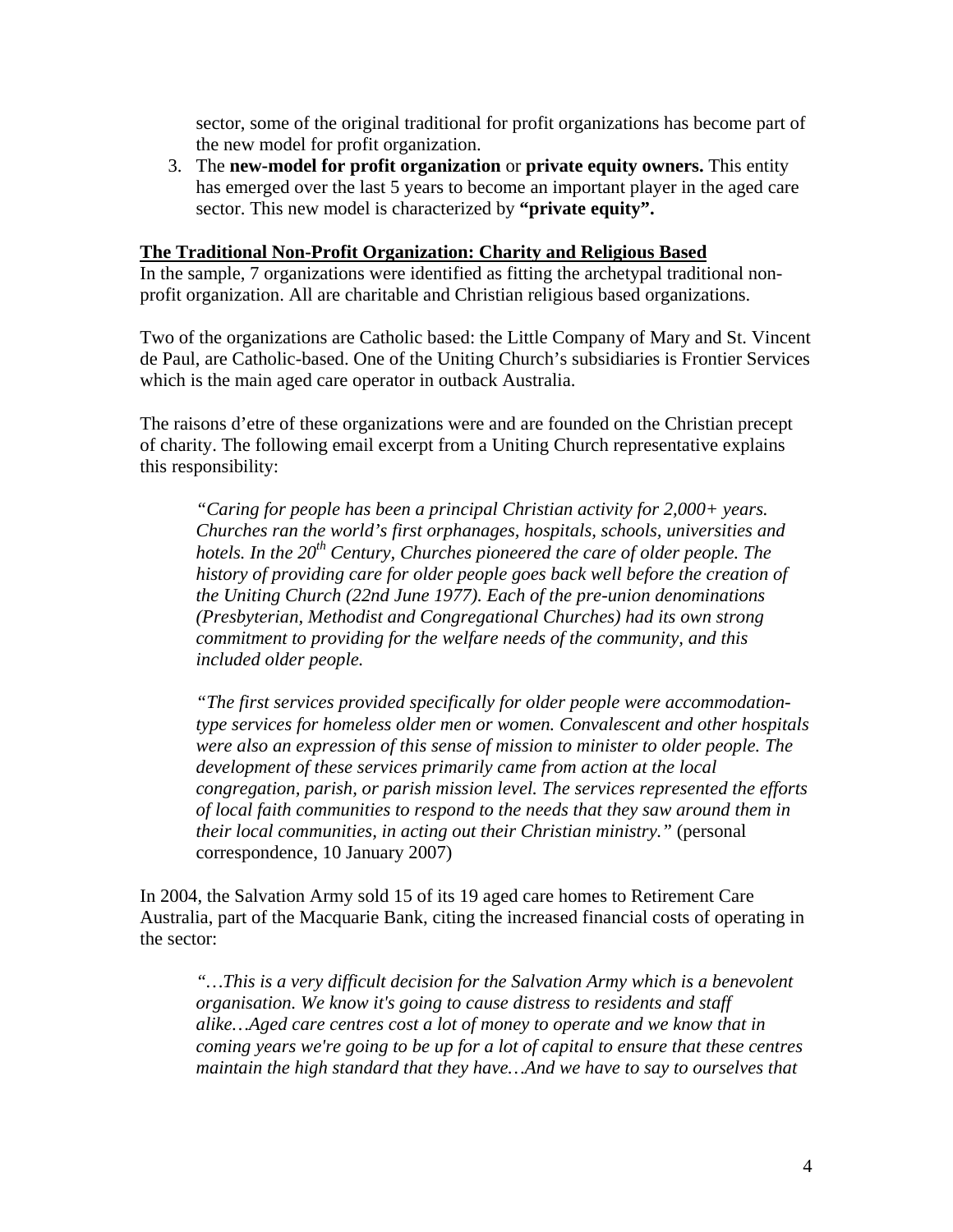*the need in aged care, while being great and very demanding, is not as great as the desperate need for those living below the poverty line.*" (Knight  $2004$ )<sup>[1](#page-4-0)</sup>

In late 2006, the St. Vincent de Paul Society announced their intention of selling 18 of their 20 aged care homes, citing

*"the shortage of both high- and low-care places in many areas, coupled with the cessation of capital grants and an emphasis on user pays has resulted in a lack of available services in regions that the Society has identified as having significant number of people with little or no assets and who are in need of residential aged care."*[2](#page-4-1)

At the time of writing, the CEO of Vinnies (as the Society is colloquially known), John Coit, confirmed that they were still in the process of negotiations of selling the homes. However, he said that the entity they were speaking to was a non-for profit entity, not a for profit entity nor private equity player.

The other 5 organizations still hold some significant presence in the sector.

The 2002 annual report of the listed aged care company, Amity Group (now part of the private-equity owned DCA Group), contained a list of the top 10 residential aged care operators in the country. Six of the 10 were religious based: the Uniting Church (NSW, QLD and Old Synod), Anglican Retirement Villages, St. Vincent de Paul and Baptist Community Services. The table is reproduced below:

| <b>OPERATOR</b>                               | <b>SECTOR</b> | NO. OF<br><b>LOCATIONS</b> | NO. OF<br><b>BEDS</b> | <b>MARKET</b><br><b>SHARE</b> |
|-----------------------------------------------|---------------|----------------------------|-----------------------|-------------------------------|
| <b>Uniting Church</b><br>(NSW)                | Non-Profit    | 82                         | 4,819                 | 3.4%                          |
| <b>Moran Health Care Private</b>              |               | 48                         | $3,900^4$             | 2.8%                          |
| Uniting Church<br>(QLD)                       | Non-Profit    | 57                         | 3,021                 | 2.1%                          |
| <b>NSW Government</b>                         | Government    | 20                         | 1,718                 | 1.2%                          |
| <b>Anglican</b><br><b>Retirement Villages</b> | Non-Profit    | 16                         | 1,671                 | 1.2%                          |
| Amity/DCA Aged<br><b>Care</b>                 | Private       | 21                         | 1,603                 | 1.2%                          |

**Table 2: Top 10 Aged Care Operators in Australia in 2002[3](#page-4-2)**

 $\overline{a}$ 

<span id="page-4-0"></span><sup>&</sup>lt;sup>1</sup> Knight, B. (2004) Salvation Army Sells up, ABC PM archive, 11 February

<http://www.abc.net.au/pm/content/2004/s1043074.htm>accessed 11 Janaury [2](http://www.abc.net.au/pm/content/2004/s1043074.htm)007<br> $\frac{1}{2}$ <http://www.vinnies.org.au/services.cfm?parentid=2&id=2>accessed 10 January 2007

<span id="page-4-2"></span><span id="page-4-1"></span> $\frac{4\pi\epsilon_0}{4}$  Amity Group 2002 Annual Report

<span id="page-4-3"></span><sup>&</sup>lt;sup>4</sup> The 2005 figure is 3,379 beds (see Operations). However, Moran Health Care is a private company and the number of beds could vary due to the paucity of information.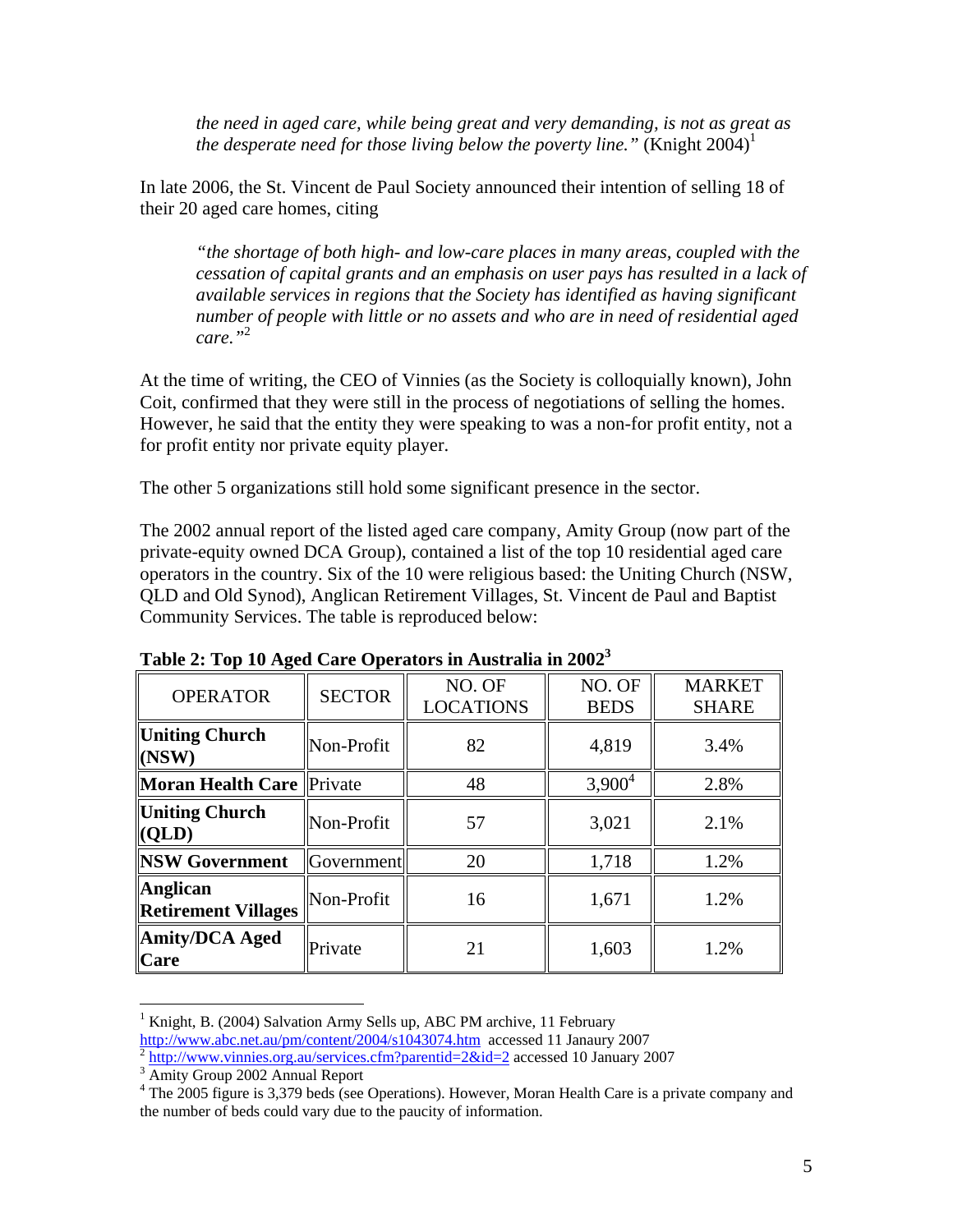| Uniting Church<br>$\vert$ (OLD Synod)           | Non-Profit | 27 | 1,576 | 1.1% |
|-------------------------------------------------|------------|----|-------|------|
| Conform Group                                   | Private    | 22 | 1,560 | 1.1% |
| St Vincent de Paul                              | Non-Profit | 33 | 1,460 | 1.0% |
| <b>Baptist Community Non-Profit</b><br>Services |            | 23 | 1,440 | 1.0% |

#### **The Traditional For-Profit Organization**

The three companies designated as a traditional for-profit organization have been in the sector for the last 30 years. Two are listed on the Australian Stock Exchange – Aevum and Ramsay. The other, the Moran Healthcare Group, is unlisted and is family owned.

| "Traditional For Profit" Business                                                   |            |                               |  |
|-------------------------------------------------------------------------------------|------------|-------------------------------|--|
| <b>Year of Listing (ASX Code)</b><br><b>Market Capitalisation (as at</b><br>Company |            |                               |  |
|                                                                                     |            | $9/1/07$ or Revenues          |  |
| Aevum                                                                               | 2004 (AVE) | \$266M market capitalization  |  |
| Moran                                                                               | Unlisted   | \$150M estimated revenues     |  |
| Ramsay                                                                              | 1997 (RHC) | \$1.98B market capitalization |  |

#### **Table 3: List of Traditional For-Profit Organizations in the Sector**

#### **Ramsay Healthcare**

Ramsay Healthcare (RHC) was founded in 1964 by Paul Ramsay. Ramsay Healthcare is the biggest private hospital provider in the country and the largest market-listed corporation in the sector. The company owns 72 private hospitals, and 5 aged facilities in Australia and Indonesia. Ramsay employs 20,000 people and has 7,000 hospital beds. The dominant shareholder of Ramsay Healthcare is Paul Ramsay's private company, Paul Ramsay Holdings Pty Ltd, which owns 42.66% of the company.

In the hospital sector, one of Ramsay's subsidiaries is Affinity Health bought in April 2005 for \$1.4B. Formerly known as Mayne Health, Affinity Health was previously owned by a group of venture capitalists (CVC Asia Pacific) led by Citigroup who bought it from Mayne Healthcare Citigroup consortium. The Affinity subsidiary operates 48 hospitals across Australia, with 3 in Indonesia. Its annual revenue is \$1.3B. The Affinity acquisition was queried by the Australian competition watchdog over the market power this acquisition gave Ramsay Healthcare. It resulted in Ramsay Healthcare selling 14 of its hospitals to another healthcare company, Healthscope.

In the aged care sector, Ramsay Healthcare acquired 4 aged care facilities from Ellis Aged Care at a cost of \$38.5M in April 2005. In March 2005, Ramsay Healthcare acquired Gracedale Private Nursing Home for \$9.8M. Lastly, Home Care Services (HCS) was acquired in April 2005 for \$1.5M. HCS is one of the largest commercial residential homecare businesses operating out of Adelaide. Established 12 years ago, it has offices in Adelaide, Victor Harbour, Port Augusta and the Tiwi Islands.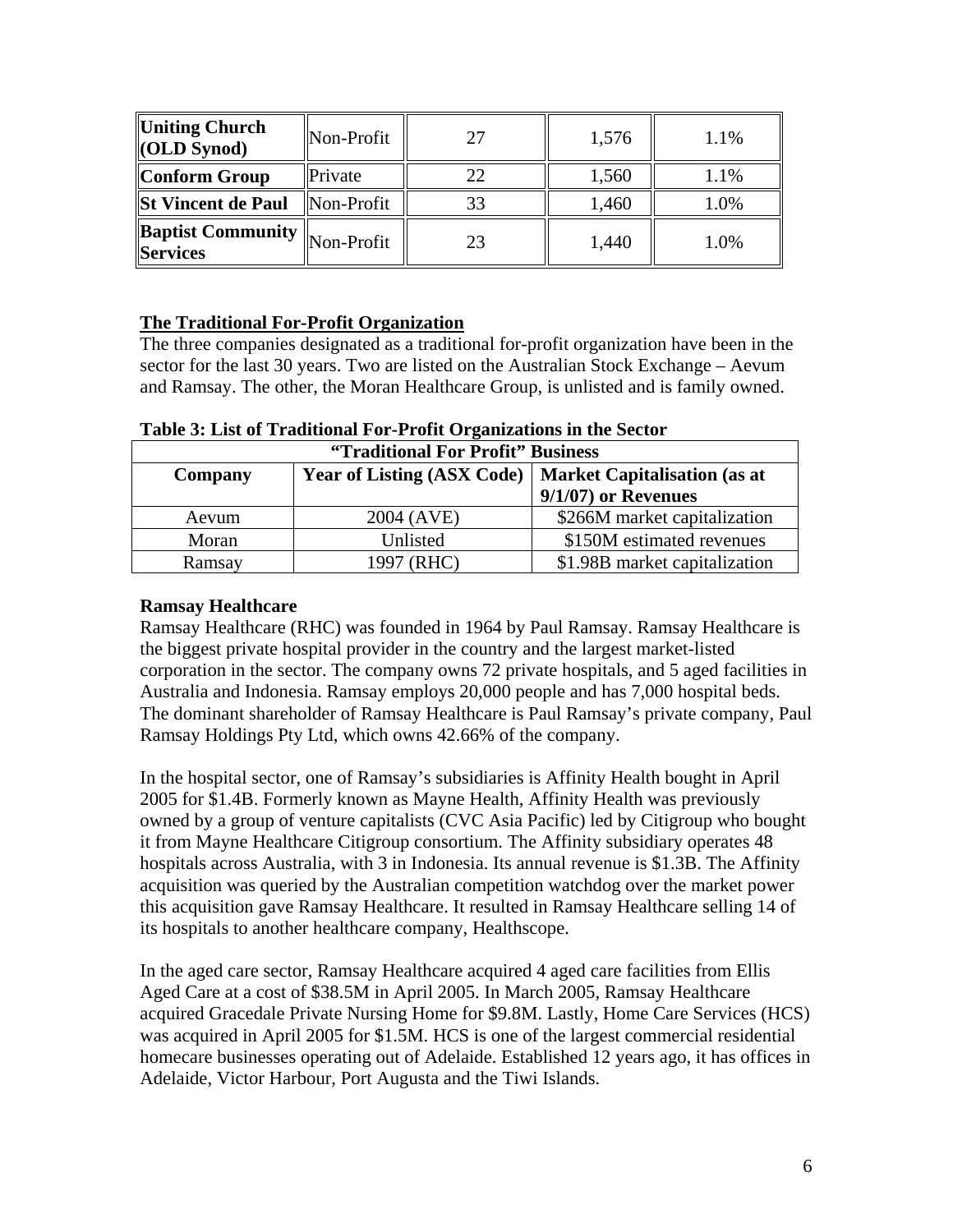#### **Aevum**

Aevum was formally known as the Hibernian Friendly Society and its predecessor a Catholic society estalibhsed to assist Irish Catholics in funeral and sickness benefits in colonial Australia. It opened its first retirement village in 1973 and is now the largest forprofit operator in NSW. The society demutualised in 2002 and listed on the Australian Stock Exchange in 2004 as Aevum Limited and raised the \$10M it was seeking.

In 2004, a takeover bid was made by Primelife. A significant owner of Primelife is the private equity group, Babcock & Brown. This bid was rejected. In 2006, Primelife increased its shareholding in Aevum to 39%. In August 2006, Aevum bought Moran Healthcare's West Australian homes for \$128M.<sup>5</sup>

# **Moran Healthcare**

The Group was founded by Doug and Great Moran and is run by members of the Moran Family. The group opened its first nursing home in 1956 and was Australia's largest private aged care provider.

In August 2005, Macquarie Bank's Retirement Care Australia acquired 12 Aged Care Facilities from Moran Healthcare for \$18[6](#page-6-1)M.<sup>6</sup> A year later, the Aevum transaction occurred and in October 2006, AMP's Principal Aged Care entered into an agreement to purchase the leases and operations of 39 residential aged care homes from Moran Health Care Group for \$129.3M.

# **The New Business Model For-Profit Organization or Private Equity Owners**

The "new" owners in the aged care sector can be characterized by the ownership structure and investment horizon of their corporate entity: "private equity". As the name suggests, the shares of private equity entities – unlike their publicly listed counterparts – are not listed and are held in private hands - such as wealthy individuals, families and or listed/unlisted institutions. A short definition from the European Private Equity and Venture Capital Association (EVCA) states private equity investing as "investing in securities through a negotiated process."<sup>7</sup> A lengthier definition comes from Kaplan and Schoar:

*"Private equity investing is typically carried out through a limited partnership (LP) structure in which the private equity firm serves as the general partner (GP). The LPs consist largely of institutional investors and wealthy individuals who provide the bulk of the capital. The LPs commit to provide a certain amount of capital to the fund. The GP then has an agreed time period in which to invest the committed capital—usually on the order of 5 years. The GP also has an agreed time period in which to return capital to the LPs—usually on the order of 10–12 years in total. Each fund or limited partnership, therefore, is essentially a closed* 

<span id="page-6-0"></span><sup>1</sup> 5 Klan, a. (2006) Meridien buys \$180M village, *The Australian*, November 2

<span id="page-6-2"></span><span id="page-6-1"></span>

<http://www.theaustralian.news.com.au/story/0,20867,20684144-25658,00.html><br> $\frac{6 \text{ http://www.macquarie.com.au/au/mcag/acrobat/mcal\_financial\_report.pdf}}{7 \text{ http://www.evca.com/pdf/Invest.pdf} FVCA (2004) Why and How to Invest in Private Equity, Zavantem,$  $\frac{6 \text{ http://www.macquarie.com.au/au/mcag/acrobat/mcal\_financial\_report.pdf}}{7 \text{ http://www.evca.com/pdf/Invest.pdf} FVCA (2004) Why and How to Invest in Private Equity, Zavantem,$  $\frac{6 \text{ http://www.macquarie.com.au/au/mcag/acrobat/mcal\_financial\_report.pdf}}{7 \text{ http://www.evca.com/pdf/Invest.pdf} FVCA (2004) Why and How to Invest in Private Equity, Zavantem,$ Belgium: European Private Equity & Venture Capital Association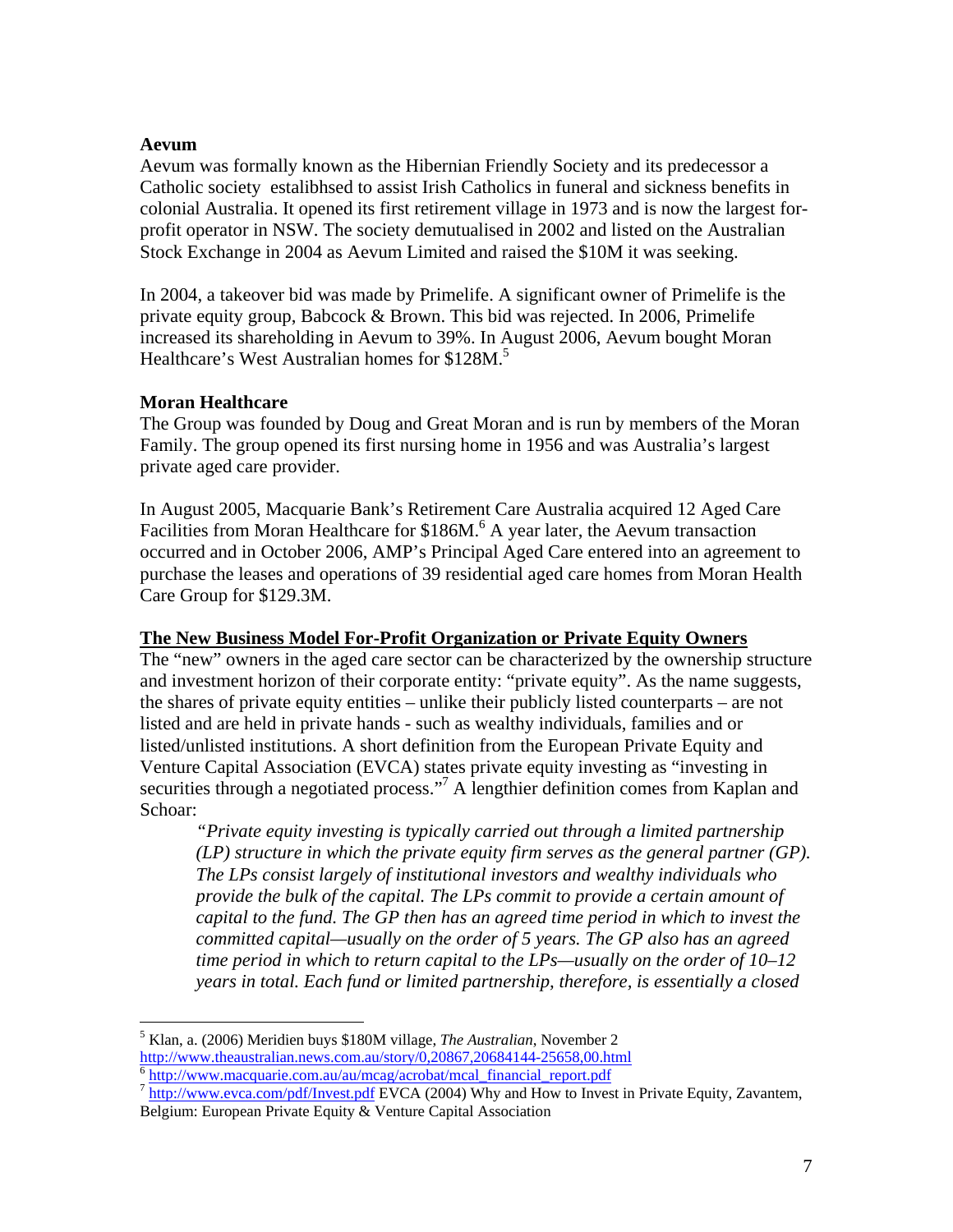*end fund with a finite life. When the GP exhausts a substantial portion of a fund's committed capital, the GP typically attempts to obtain commitments for a subsequent (and separate) fund.*" (2005: 1793)<sup>[8](#page-7-0)</sup>

Due to the nature of private equity investing, aged care facilities are seen as part of a portfolio of assets. Therefore, the performance of this portfolio depends on the other assets in that same portfolio. Aged care facilities may be placed in the same portfolio as airports, roads and other 'similar-stable' assets and promoted and sold to selected investors as one 'infrastructure' fund.

The private equity industry is a fast-moving sector and unlike traditional non-for profit organizations, ownership changes occur quickly while existing day-to-day management structures of the facilities may remain constant. Fund managers may be appointed to the board of directors. Generally, the fund managers belong to a division or subsidiary owned by a bigger organization.

Five of the 6 organizations identified in this sample are Australian-based, the European-American consortium CVC (CAID) being the exception. All have acquired pre-existing aged care facilities from traditional non-profit and/or for-profit organizations. All six private equity owners are part of publicly listed entities.

| $\mathbf{v}$ of $\mathbf{r}$ is a control of the control of $\mathbf{r}$ is a control of $\mathbf{r}$<br>"New Business Model For Profit": Private Equity Owners |                                          |                 |                    |
|-----------------------------------------------------------------------------------------------------------------------------------------------------------------|------------------------------------------|-----------------|--------------------|
| Company                                                                                                                                                         | <b>Private Equity Owner</b>              | Corporate       | Year               |
|                                                                                                                                                                 |                                          | Owner           | <b>Acquired or</b> |
|                                                                                                                                                                 |                                          |                 | <b>Established</b> |
| Craigcare (WA)                                                                                                                                                  | <b>Hastings Funds Management</b>         | Westpac         | 2003 (exited       |
|                                                                                                                                                                 |                                          |                 | 2006)              |
| DCA Group                                                                                                                                                       | <b>CAID Pty Ltd</b>                      | CVC and         | 2006               |
|                                                                                                                                                                 |                                          | Citigroup       |                    |
| Ibis Care                                                                                                                                                       | <b>ANZ Capital</b>                       | <b>ANZ Bank</b> | 2006               |
| Primelife                                                                                                                                                       | <b>B&amp;B</b> Retirement Management Pty | Babcock &       | 2005               |
|                                                                                                                                                                 | Ltd $(17%)$                              | <b>Brown</b>    |                    |
| Principal Care                                                                                                                                                  | <b>AMP</b> Capital Investors             | AMP             | 2006               |
| <b>Retirement Care</b>                                                                                                                                          | Macquarie Capital Alliance Group         | Macquarie       | 2005               |
| Australia and Zig                                                                                                                                               | Ltd                                      | <b>Bank</b>     |                    |
| Inge Group                                                                                                                                                      |                                          |                 |                    |

**Table 4: List of 'New Business Model' For-Profit Organization** 

#### **Craigcare / Hastings Funds Management / Westpac**

Recently acquired by Westpac Bank, Hastings Funds Management is self-described as:

*'one of the largest managers of infrastructure and alternative investments in Australia.'* [9](#page-7-1)

<span id="page-7-0"></span> $\overline{a}$  $8$  Kaplan, Steve N. & Schoar, Antoinette (2005) Private Equity Performance: Returns, Persistence and Capital Flows, *Journal of Finance*, August, 60 (4): 1791-1823<br><sup>9</sup> <http://www.hfm.com.au/index.php> 10 January 2007

<span id="page-7-1"></span>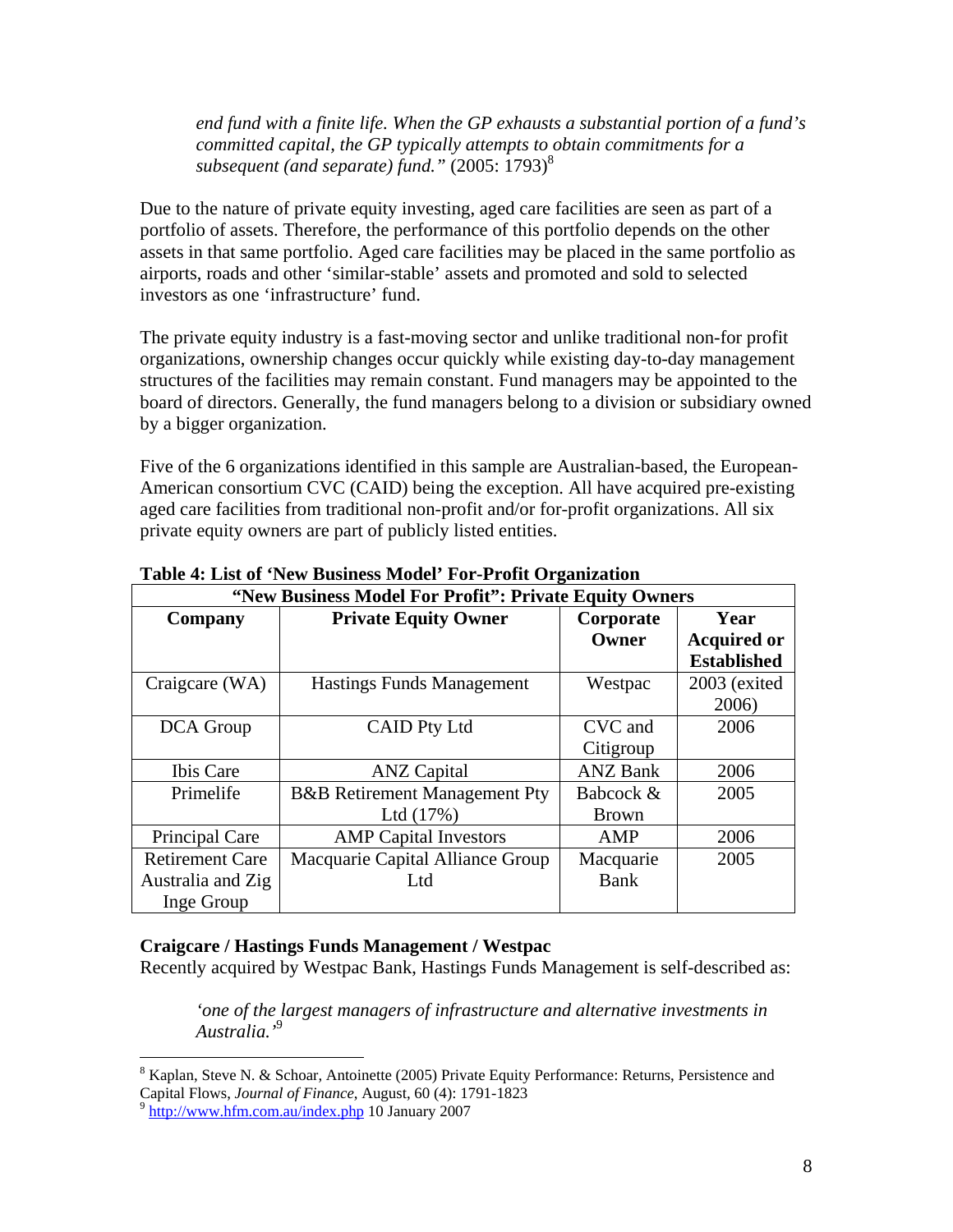Hastings acquired Craigcare in 2003, a West Australian aged care operator of 16 aged care facilities since the 1970s. Craigcare became part of the Hastings Private Equity Fund. In 2006, the group triumphantly proclaimed:

*"Hastings exited its investment in Craigcare in late 2006 achieving an IRR (internal rate of return) in excess of 27%."*[10](#page-8-0)

with no mention, whatsoever, of their role in improving – or not – the aged care facilities under their tenure during those 3 years (2003-2006).

# **DCA Group / CAID / CVC and Citigroup**

The DCA Group was formerly known as the Development Capital of Australia Limited. It has two main businesses: diagnostic imaging (the largest in Australia) with the I-Med Network and aged care.

Its aged care business in Australia is known as the Amity Group. In 2005, it acquired New Zealand's largest for-profit residential aged care provider called Guardian Healthcare Group.<sup> $\overline{1}$ </sup> In September 2006, the European private equity firm CVC, with its joint venture partner, the US financial conglomerate Citigroup (CVC Asia Pacific and CVC Capital Partners) – acquired the DCA group for \$2.7B. The DCA shares were bought through a company called CAID Pty Ltd, newly established by the private equity partners specifically for the acquisition.<sup>[12](#page-8-2)</sup>

# **Ibis Care**

Ibis Care has been in the sector since 1997 operating 3 facilities in NSW and Tasmania. In March 2006, IBIS Care Holdings Pty Ltd was bought by ANZ Capital with the deal originating with ANZ's Aged Care Division Corporate Banking. The equity came from ANZ Capital and the debt was financed by ANZ Corporate Banking. The deal was formed under ANZ's Capital Acquisition and Development Funding.

ANZ has taken a minority-voting stake in IBIS and has an investment horizon of 5 to 7 years and this is ANZ's first private equity investment into the aged care sector. According to an ANZ press release:

*Mr Robert Read, Senior Manager, ANZ Capital said ANZ is pleased to be able to provide IBIS Care with access to investment-banking solutions that are historically only available for 'Wall Street' sized firms. "ANZ Capital invests in companies looking at growth, acquisitions, and buy-outs and in particular profitable businesses with good management teams. This is our first private equity investment into the aged care sector. We are pleased to be supporting IBIS Care's* 

<span id="page-8-0"></span> $10$  http://www.hfm.com.au/hpef/portfolio.php accessed 10 January 2007

<span id="page-8-1"></span><sup>&</sup>lt;sup>11</sup> [http://www.dcagroup.com.au/IRM/content/ourbusinesses\\_aged.html](http://www.dcagroup.com.au/IRM/content/ourbusinesses_aged.html) accessed 10 January 2007<br><sup>12</sup> <http://www.dcagroup.com.au/IRM/Company/ShowPage.aspx?CPID=1278>accessed 10 January 2007

<span id="page-8-2"></span>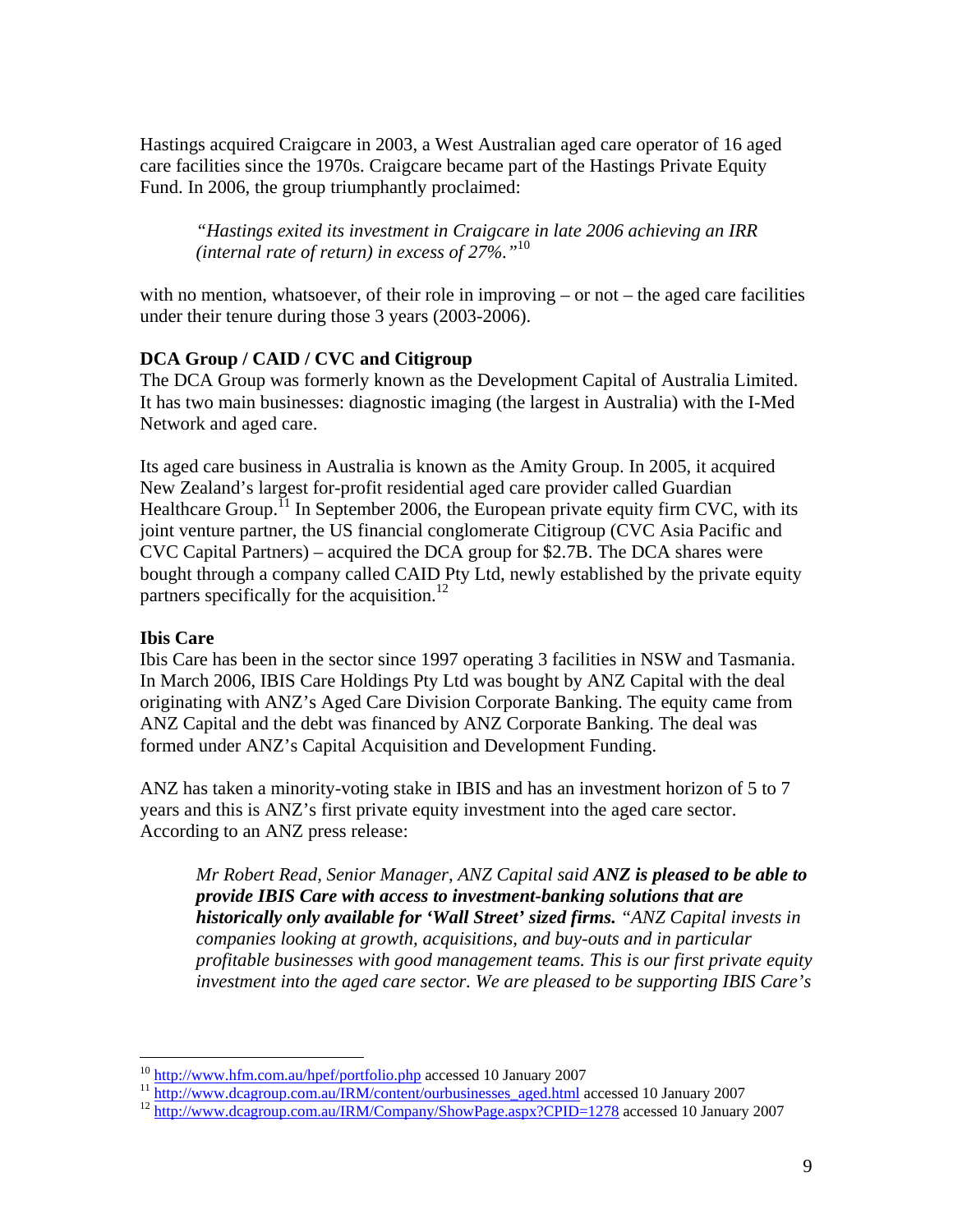*top quartile management team with their growth and acquisition plans," he said.*[13](#page-9-0)

# **Primelife**

Primelife was established in 1986 and listed in 1991. Primelife purchased its first village in 1992 and also manages the Primecare retirement communities in New Zealand, which provide housing to over 1300 residents. Primelife has nearly 60 retirement villages, aged care hostels and nursing homes, and a further 14 facilities under construction or planned across Australia.

The investment firm, Babcock and Brown (B&B), is a significant shareholder of Primelife. In September 2006, Primelife and B&B announced they were in discussions to establish a specialized retirement and aged care managed investment fund.<sup>[14](#page-9-1)</sup>

#### **Principal Care**

Principal Aged Care owns 42 aged care homes around Australia in NSW, Queensland, Victoria and WA. In October 2006, Principal Aged Care entered into an agreement to purchase the leases and operations of 39 residential aged care homes from Moran Health Care Group for \$129.3M. Principal Care is owned by a consortium of institutional funds, of which AMP Capital Investors manages 95.5%[.15](#page-9-2)

AMP Capital Investors is the funds management arm of AMP, managing over \$97B for investors. The Infrastructure Equity Fund of AMP Capital currently has 28 people in its team and \$2.6B assets under management (December 2005 figures). From 1995-2005, the fund delivered an average 16.3% return to investors. To participate in the fund requires a minimum investment of \$10M.

The fund is divided into three areas deal Origination (establishing infrastructure deals), asset management and portfolio Management. The fund invests in the follow key sectors:

- 1. Utilities
- 2. Transport
- 3. **Social Infrastructure** (Principal Healthcare falls under this category)

AMP Capital takes an:

 $\overline{a}$ 

*"active role in managing investments and add value through both financial structuring and operational input. Investment management activities include the development of governance and Board structures, Board participation, liaison with debt providers, capital structuring advice and the development, evaluation and implementation of exit strategies."* 

<span id="page-9-0"></span><sup>&</sup>lt;sup>13</sup> ANZ Media Release (2006) ANZ Capital supports leading aged care operator IBIS Care Pty Ltd, 21 March<br>http://www.anz.com/aus/Corporate/About us/PDF/IBIS ANZ Capital media release final .pdf

<span id="page-9-1"></span><sup>&</sup>lt;sup>14</sup> Primelife Media Release (2006) Update on Discussions with Babcock & Brown, 21 September<br><sup>15</sup> Principal Care (2006) Principal Aged Care acquires aged care operations from Moran Health Care Group,

<span id="page-9-2"></span><sup>30</sup> October [http://www.principalcare.com.au/templates/pac/page/page\\_html\\_standard.php?secID=38](http://www.principalcare.com.au/templates/pac/page/page_html_standard.php?secID=38)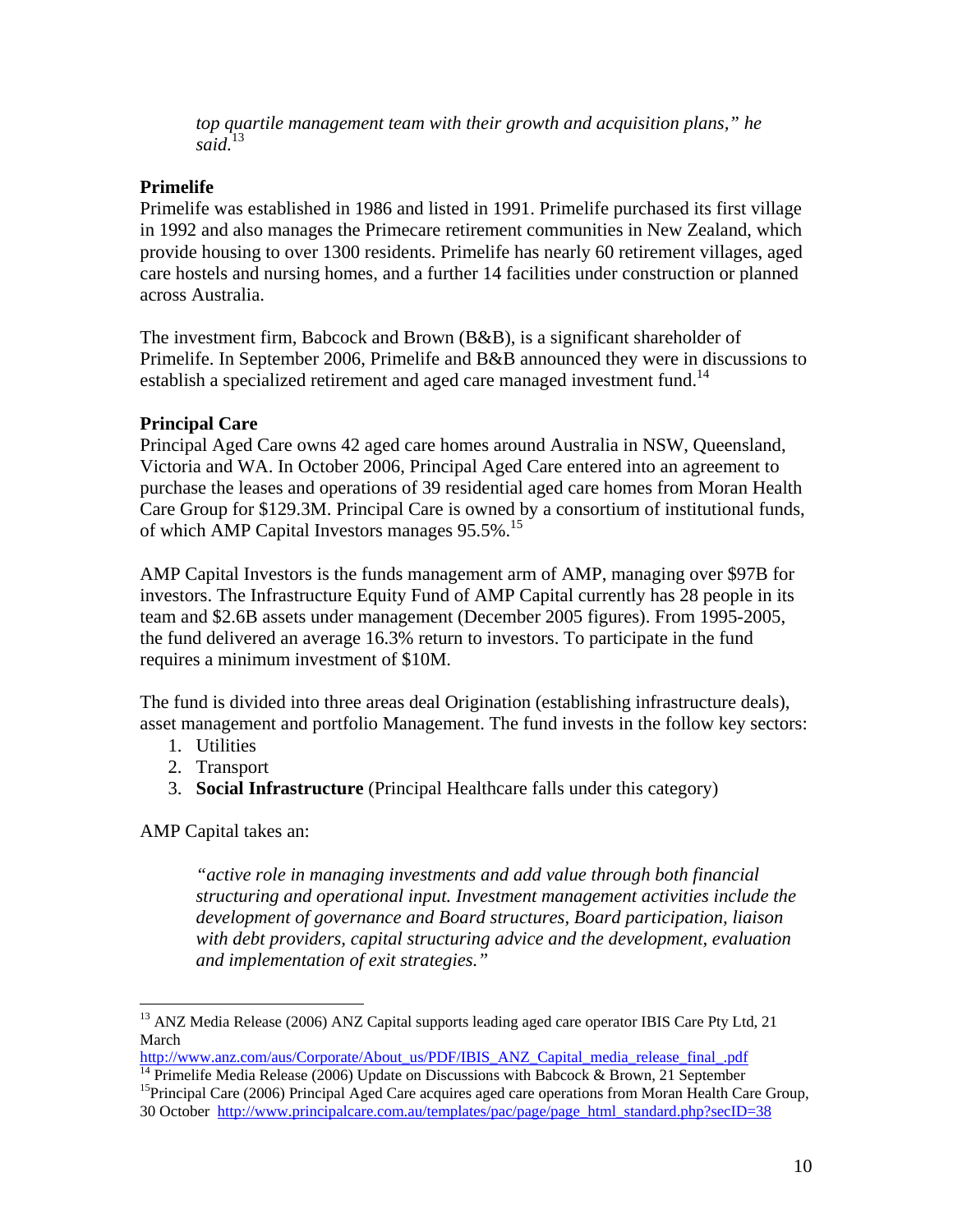AMP Capital has Principal Healthcare marked as a **Mature** investment in the portfolio life cycle:  $16$ 

| Investment                  | Sector      | Geographic Region | Life cycle    |
|-----------------------------|-------------|-------------------|---------------|
| <b>SMIF</b>                 | Diversified | <b>UK</b>         | Mature        |
| <b>Principal Healthcare</b> | Social      | <b>Australia</b>  | <b>Mature</b> |
| <b>Sydney University</b>    | Social      | Australia         | Mature        |
| Village                     |             |                   |               |
| Jet Airways                 | Transport   | India             | Mature        |
| <b>SP</b> Ausnet            | Energy      | Australia         | Mature        |

**Table 5: AMP Capital Investors 2005 Track Record**[17](#page-10-1)

In October 2005, Chief AMP Economist Shane Oliver reported that amongst the different infrastructure project types available, Social Infrastructure Funds may expect an income yield of 8-10% with an average return of 11% for 5-10 years. The risk in social infrastructure funds is low:

| <b>Project Type</b> | <b>Income Yield %</b> | <b>Expected return,</b><br>%pa, next 5-10<br><b>vears</b> | <b>Risk</b> |
|---------------------|-----------------------|-----------------------------------------------------------|-------------|
| Infrastructure      | 7                     | 11                                                        | Medium      |
| - Airports          | $5 - 7$               | 12                                                        | Low-Medium  |
| - Toll Roads        | $5-10$                | 12                                                        | Low-Medium  |
| - Electricity/gas   | $8 - 10$              | 11                                                        | Low-Medium  |
| distribution        |                       |                                                           |             |
| - Social            | $8 - 10$              | <b>11</b>                                                 | Low         |
| infrastructure      |                       |                                                           |             |
| - Rail              | Low                   | 12                                                        | High        |
| Australian shares   | 3.7                   | 9.7                                                       | Medium-High |
| Global shares       | 2.3                   | 7.2                                                       | Medium-High |
| Unlisted property   | 7.0                   | 9.5                                                       | Medium      |
| Listed property     | 6.7                   | 9.2                                                       | Medium      |
| Australian fixed    | 5.3                   | 5.3                                                       | Low-Medium  |
| interest            |                       |                                                           |             |
| Cash                | 5.5                   | 5.5                                                       | Very Low    |

**Table 6: AMP Capital Infrastructure for Investors**[18](#page-10-2) 

<span id="page-10-0"></span><sup>&</sup>lt;sup>16</sup> The stages of the portfolio life cycle are: <u>Entry</u>: Greenfield  $\rightarrow$  Developing  $\rightarrow$  Expansion  $\rightarrow$  Mature: Exit 17 <http://www.ampcapital.com.au/institutions/infrastructure/trackrecord.asp>accessed 30 March 2007

<span id="page-10-2"></span><span id="page-10-1"></span><sup>&</sup>lt;sup>18</sup> Source: AMP Capital Investors; Oliver, S (2005) Infrastructure for Investors, AMP Capital Investors Edition 27, 4th October

[http://www.ampcapital.com.au/\\_apps/knowledge/getdocument.exact.asp?TITLE=Infrastructure%20for%20](http://www.ampcapital.com.au/_apps/knowledge/getdocument.exact.asp?TITLE=Infrastructure%20for%20investors) [investors](http://www.ampcapital.com.au/_apps/knowledge/getdocument.exact.asp?TITLE=Infrastructure%20for%20investors)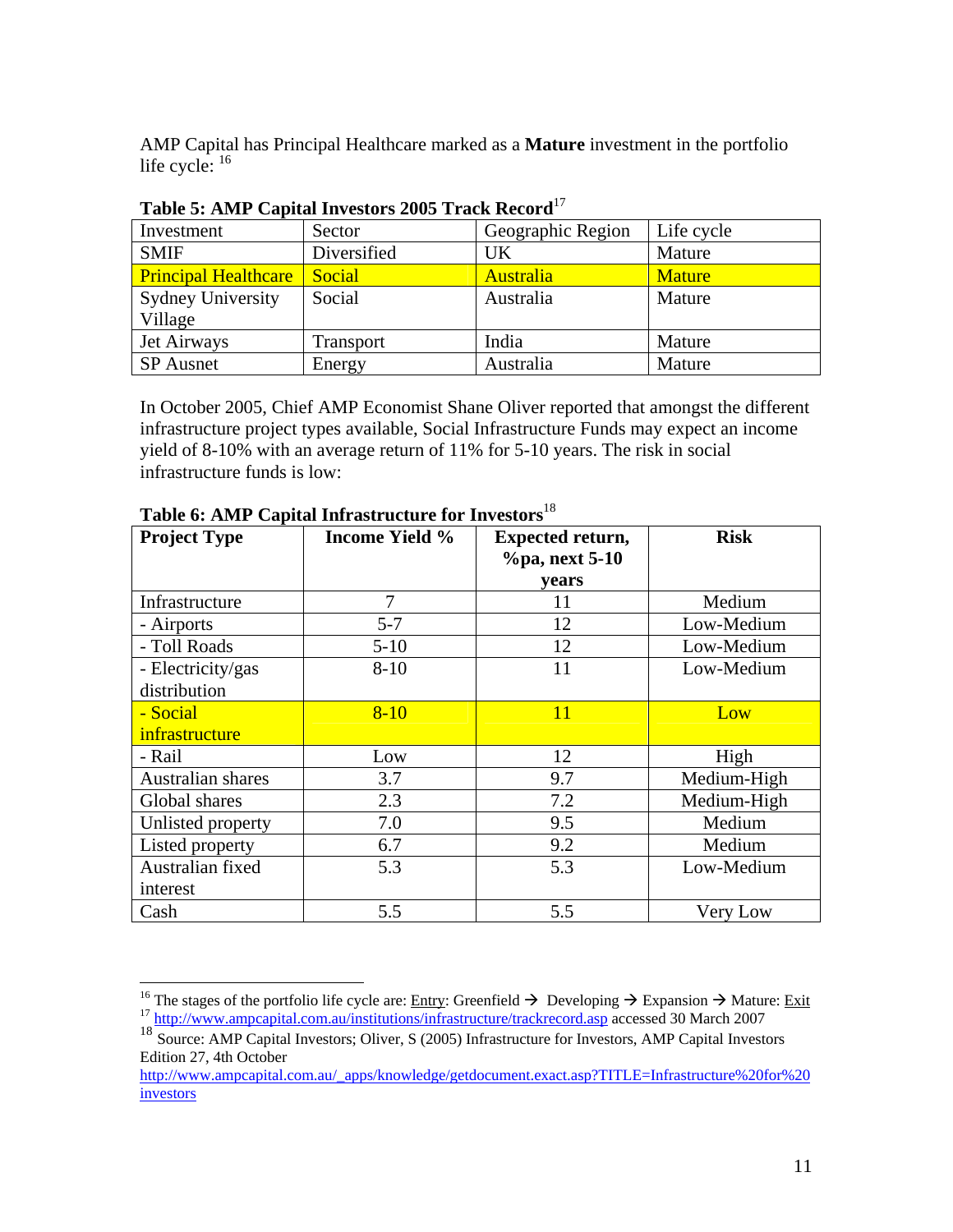### **Retirement Care Australia**

Retirement Care Australia (RCA) owns and operates 19 aged care centres across the country. RCA acquired 14 aged care facilities from The Salvation Army in July 2005. The facilities are located in Victoria, South Australia, Western Australia, Tasmania and the Northern Territory. In December 2005, RCA acquired 12 aged care centres from the Moran Health Care Group (Moran Group) located in New South Wales, Victoria, Western Australia and Queensland however the day to day management of these centres remain with the Moran group

Macquarie Capital Alliance Group Ltd. (MCAG) owns 98% of RCA. Tricare owns the remaining 2%. MCAG also has a 49% shareholding in the Zig Inge Group (ZIG) which runs 16 retirement villages on the East Coast of Australia. MCAG is an arm of the investment bank, Macquarie Bank. MCAG is also listed on the Australian Stock Exchange (Ticker symbol: MCQ). RCA and ZIG joins a stable of Macquarie infrastructure assets. MCAG securities were not available to the public, instead they were offered to certain institutional investors (including offshore and onshore institutions), and existing Macquarie shareholders.

MCAG is a triple stapled structure which consists of three entities:

- 1. Macquarie Capital Alliance Limited (MCAL), a newly incorporated Australian public company; This entity directly controls Retirement Capital Australia
- 2. Macquarie Capital Alliance Trust (MCAT), an Australian registered managed investment scheme; and
- 3. Macquarie Capital Alliance Bermuda Limited (MCABL), a company registered under the laws of Bermuda.

"MCAG currently has significant interests in five promising industry sectors:

- Aged care (Australia)
- Retirement living (Australia)
- Directories (Europe)
- Media services and broadcast playout (UK and Australia)
- Vehicle tyre inflation services (US, Canada and UK)"<sup>[19](#page-11-0)</sup>

MCAG justifies the investment in RCA due to the following reasons:

- predictable revenues in the aged care sector (*"The aged care industry provides stable underlying revenue streams and predictable cash flows, primarily from government funding and subsidies."*)
- strong growth prospects,

 $\overline{a}$ 

- experienced management team and
- strong competitive position ("RCA's acquisitions...positions RCA as a significant operator in the growing Australian aged care sector. The experience and expertise of the management teams in providing quality aged care services, combined with MCAG's ability to access investment opportunities, positions

<span id="page-11-0"></span><sup>19</sup> <http://www.macquarie.com.au/mcag/index.html>accessed 10 January 2007